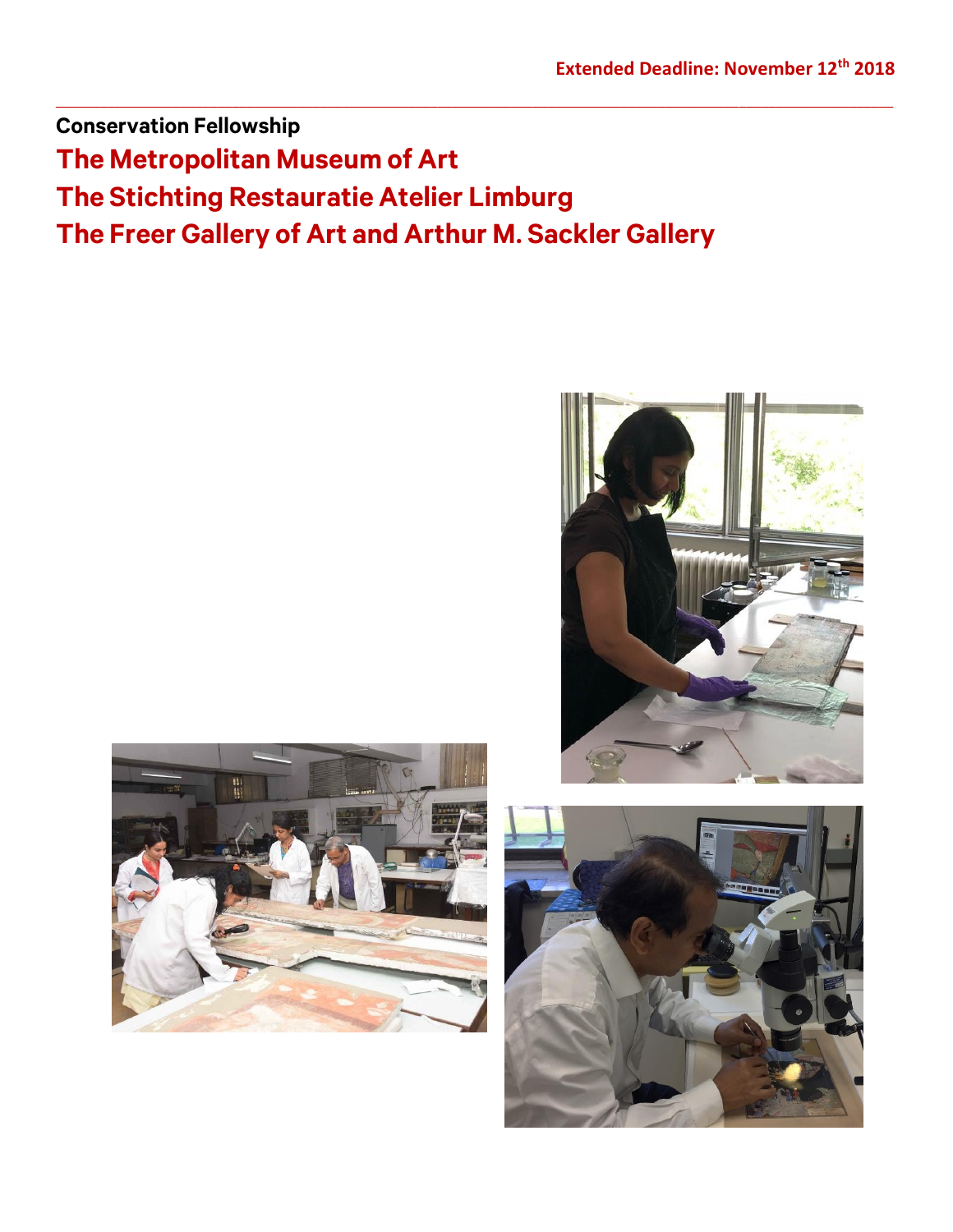**The Metropolitan Museum of Art (New York, USA) The Stichting Restauratie Atelier Limburg (Maastricht, The Netherlands), The Freer Gallery of Art (Washington D.C., USA) with the support of the Ministry of Culture, Government of India and The Andrew W. Mellon Foundation are pleased to announce a five-year extension of the Indian Conservation Fellowship Program offering Fellowships to Indian citizens engaged in the conservation of works of artistic and cultural heritage.** 

 $\_$  ,  $\_$  ,  $\_$  ,  $\_$  ,  $\_$  ,  $\_$  ,  $\_$  ,  $\_$  ,  $\_$  ,  $\_$  ,  $\_$  ,  $\_$  ,  $\_$  ,  $\_$  ,  $\_$  ,  $\_$  ,  $\_$  ,  $\_$  ,  $\_$  ,  $\_$  ,  $\_$  ,  $\_$  ,  $\_$  ,  $\_$  ,  $\_$  ,  $\_$  ,  $\_$  ,  $\_$  ,  $\_$  ,  $\_$  ,  $\_$  ,  $\_$  ,  $\_$  ,  $\_$  ,  $\_$  ,  $\_$  ,  $\_$  ,

The fellowships are designed to broaden the experience of conservators currently working in art and cultural heritage Museums and institutions in India. The fellowships will be for a period of 3-6 months each with 6-8 fellowships awarded annually over a 5 year period, with the first year's fellowships beginning in the fall of 2016.

The Stichting Restauratie Atelier Limburg ( SRAL), Maastricht, the Netherlands:

Paintings and Historic Interiors Conservation

The Metropolitan Museum of Art (MMA), New York, USA

- Objects Conservation (sculpture, objects, furniture, musical instruments and archaeological materials)
- ◆ Paper Conservation

The Freer Gallery of Art and Arthur M. Sackler Gallery, Smithsonian Museums of Asian Art, (FG):

◆ Paper Conservation

The training will be given in the conservation labs focused on a project, working with specific works of art based on the fellows' backgrounds and interests, and the needs of the collections under their care. As an extensions of the fellowship experience there will be follow-up initiatives working with MMA, SRAL and FG conservators to address collection issues at the fellows' home institutions. Seminars will also be held for fellows to present their work to a broader audience in India.

## **Requirements**

Applicants must be a conservator with daily responsibility of the care of objects to apply. Fellows must be Indian citizens and should have strong knowledge of spoken and written English. Preferencewill be given to conservators at a relatively early stage of their professional careers (approximately 3-8 years conservation experience) and employed by museums of other institutions in India concerned with the study, conservation and display of the country's artistic and cultural heritage. Candidates must be employed at their current institutions for **at least 3 years** on the date of application. A good knowledge of conservation principles and basic academic background in conservation practice and artists' materials is expected.

Each fellowship will be for a period of 3-6 months. Accommodation and living expenses for food and other items during the fellowship period will be covered. It is expected that the applicants' salaries will continue at their home institutions as specified in the employers' statement requested below. The fellowship will include support for travel to the host institution as well as research travel for conferences, seminars and visits to other conservation laboratories or cultural institutions. Health care coverage, visa expenses and costs for residence permits are also covered. At the end of their fellowship, fellows will be able to purchase tools, equipment and supplies for use at their home institutions.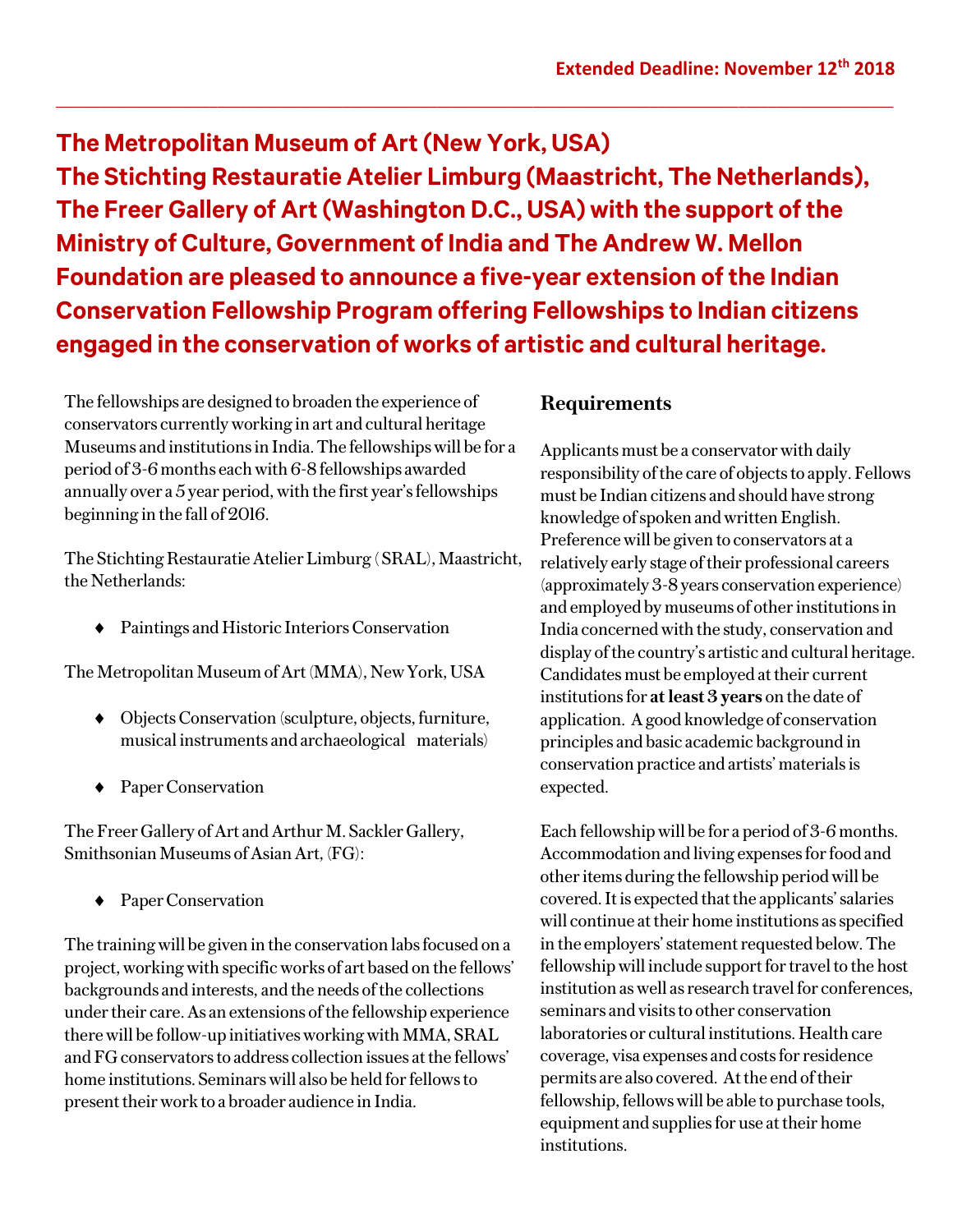

## **Application Procedure**

Candidates may submit applications electronically using the following website: <https://app.wizehive.com/appform/login/indianconservationfellowship>

 $\_$ 

- Name, present home address, telephone numbers and e-mail address
- $\bullet$  Institution or institutions to which the fellow would like to apply (SRAL, MMA, FG)
- Current employer, contact name, position and title, institutional address, e-mail address and telephone numbers
- Applicant's position and title
- Full curriculum vitae of education, professional experience, honors, awards and publications
- $\blacklozenge$  Proposed program of professional training, study and /or research describing what the applicant hopes to accomplish during the fellowship period, and how the program will benefit the applicant and his or her institution in the performance of his or her duties upon return to his or her place of employment (not to exceed 1,000 words. Please state any preferences of restrictions regarding the length of the fellowship (any duration from 3-6 months) or the start date
- $\blacklozenge$  For applicants to Paper Conservation only: submit 2 conservation reports describing the treatment or preservation project and the rationale for all phases of the course of action
- Official undergraduate and graduate transcripts or a properly certified photocopy
- Two letters of recommendation from individuals well acquainted with the applicant's academic or professional work
- IMPORTANT: A letter of support from the head of the institution at which the candidate is employed, which must include a statement that the applicant is guaranteed his or her regular salary during the absence as well as confirming the return to his or her current position of the fellowship.
- The home institutions of the prospective fellows must obtain necessary clearances from the Government of India through the Ministry of Culture in reference to the foreign deputation of their employerwell in advance before sending the employee for the fellowship program